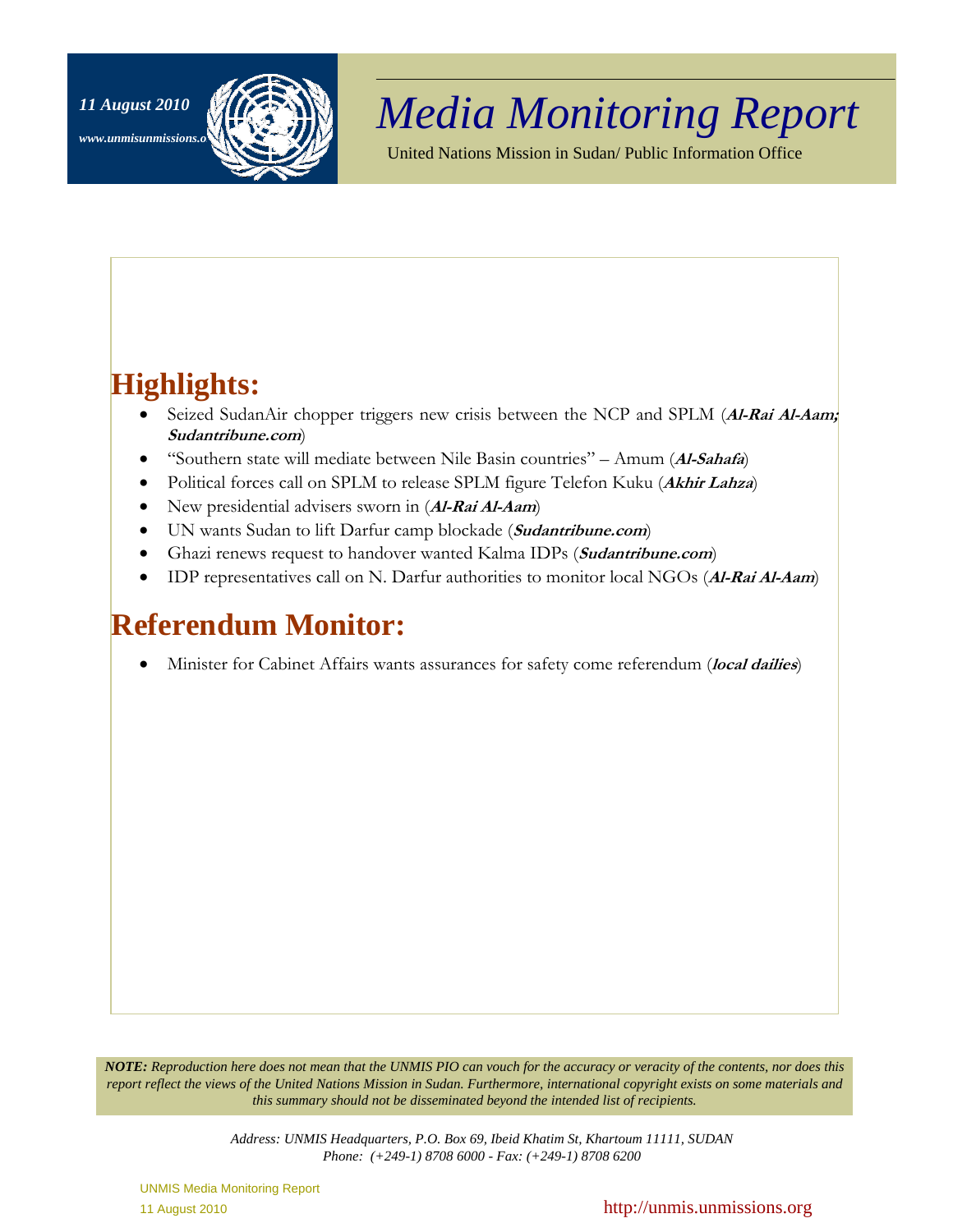# **Highlights**

## **Seized SudanAir chopper triggers new crisis between the NCP and SPLM**

**Al-Rai Al-Aam** *Khartoum, 11/08/10* –GoSS Minister for Peace and SPLM Secretary-General Pagan Amum said the helicopter impounded by GoSS authorities in Falluj County was transporting renegade George Athor's loyalists and accused Khartoum of backing the insurgents.

Amum said they have informed the UN about Khartoum's support to rebels in the region, a charge the NCP has denied. "Some quarters in Khartoum support and fund Athor by various means," Amum said after a meeting with SRSG Haile Menkerios and head of the AUHIP Thabo Mbeki. "We informed the NCP about the need for investigation to prevent destabilizing the South," he added.

**Sudan Tribune website** (10/8/10) reported that Amum told a press conference in Khartoum on Tuesday that the SPLA on 8 August captured the helicopter after it landed in Falluj airfield, Upper Nile State, on its way back from Athor's strongholds in Fangak area.

"After landing in Falluj, SPLA forces raided the helicopter to find a group of Athor's loyalists, including the third-in-command of his group, on their way back to Khartoum" said Amum, adding that "all men were arrested along with the helicopter's crew".

Intelligence sources in Jonglei State, speaking on condition of anonymity to **Sudan Tribune**, said that "the former commissioner of Pigi County, James Yor, and other senior military men from Athor's force were the ones found in the helicopter". The sources further added that the detained rebels were wounded and were heading for northern Sudan to receive medical treatment.

Amum has also declared that south Sudan will launch a probe into the case, considering it as "a serious development indicating that some quarters in Khartoum were supporting Athor in order to undermine security and stability in the south and obstruct the referendum".

News of capturing the helicopter by the SPLA was first reported by the subtly pro-government **Al-Rai Al-Aam** newspaper on 9 August. The paper, which said that the helicopter belongs to Sudanair, Sudan's national courier, quoted "a high-ranking source" as saying that the helicopter was "chartered by Fangak Aid Organization to transport aid materials".

Meanwhile NCP official Spokesperson Fathi Shillah accused Pagan Amum of "launching hollow and false accusations" against the NCP in order to "escape the reality of insecurity in the south".

In statements published by the state-run **Sudan Media Center** last night, Shillah demanded that the SPLM intervenes and releases the helicopter and make an apology for the SPLA's actions.

He reiterated that the NCP respects the existing partnership with the SPLM alongside its commitment to the implementation of the Comprehensive Peace Agreement.

## **"Southern state will mediate between Nile Basin countries" – Amum**

**Al-Sahafa** *Khartoum, 11/08/10* - SPLM Secretary-General Pagan Amum says a new southern Sudanese state would mediate between the Nile Basin countries and would devise a clear-cut policy with regard to the Nile waters. He said they have plans to implement agricultural projects in cooperation with Egypt and the North, stressing the southern state's rejection of construction of dams on the river.

#### **Page 2 of 5**

UNMIS Media Monitoring Report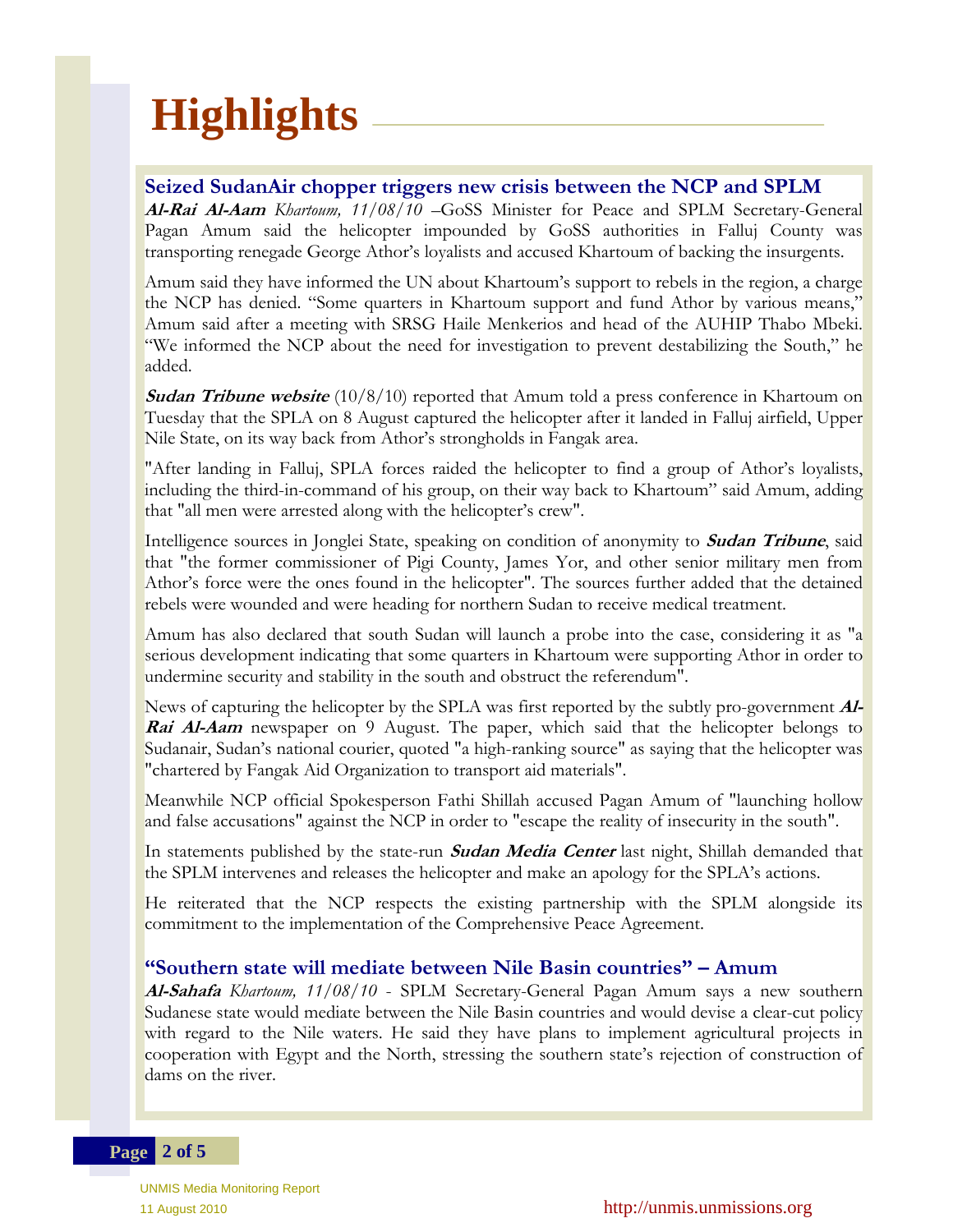Asked about the south's capacity to sustain as a state without the North, he claimed that "the South has existed in autonomy without the help of the North since the Addis Ababa Accord".

## **Political forces call on SPLM to release SPLM figure Telefon Kuku**

**Akhir Lahza** Khartoum*, 11/08/10* - Political forces have called on the SPLM to free or try Commander Telefon Kuku Abu Jalha, the GoSS President's envoy to Southern Kordofan, detained by SPLA Intelligence in Juba on 20 April. The forces said the NCP and the SPLM are in agreement to keep Kuku in detention, citing Kuku's anti-CPA rhetoric in Southern Kordofan, adding that the detention contravenes the SPLM principles for justice, freedom and democracy.

"We call on the SPLM to release Kuku or put him on fair trial," Meriam Al-Sadiq Al-Mahdi, Umma Party leading figure and member of a national committee for support to Kuku, told a press conference yesterday.

#### **New presidential advisers sworn in**

**Al-Rai Al-Aam** *Khartoum, 11/08/10* - Prof. Ibrahim Ahmed Omer, Dr. Ghazi Salah-el-dine, Dr. Mansour Khaled, Dr. Harun Lual and Gen. (retd) Andrew Macur Tauer were sworn in yesterday before the President of the Republic as Presidential Advisers. President Al-Bashir thanked the advisers for accepting the assignment.

## **UN wants Sudan to lift Darfur camp blockade**

**Sudan Tribune website** *Khartoum, 10/8/10* - The UN today called on the Sudanese government to lift its blockade of the Kalma IDP camp in Darfur and allow aid groups in as it started running low on food and fuel supplies.

"The Government must resume full humanitarian access to Kalma and to surrounding areas where displaced people have fled. And UNAMID continues to be engaged with the Government at all levels to peacefully resolve the situation and ensure protection for all IDPs and civilians. UNAMID has also stepped up patrols in and around Kalma and is on high alert" said U.N. spokesman Martin Nesirky today in his daily press briefing.

"We are concerned about the shortages of food and fuel. Deliveries have stopped and fuel for water pumps has run out. And so, obviously, sanitation is a major concern, because it's the middle of the rainy season" Nesirky added. Kalma, one of the largest in camps Darfur and home of around 100,000 people, was the theatre of bloody clashes between the supporters of the rebel Sudan Liberation Movement (SLM) of Abdel Wahid Al-Nur and others who back the Liberation and Justice Movement (LJM) who are negotiating with the Sudanese government in Doha.

The South Darfur governor said that he intends to dismantle the camp soon saying it has become a "military base and political platform" for Al-Nur. Frank Donahue, CEO of Physicians for Human Rights, warned that "the camps aren't capable of sustaining life."

"Without food, water and medicine, the people in the camps will begin to die, just as surely as if the government were attacking them with conventional weapons," he said in a statement published by **Associated Press**.

The Save Darfur Coalition called the Sudanese government's behaviour "atrocious" and said its denial of humanitarian aid and threat to relocate the Kalma camp was leaving families even more vulnerable to hunger and disease. The coalition urged the United States and the international community to pressure the government to allow immediate, unimpeded access for U.N. agencies

#### **Page 3 of 5**

UNMIS Media Monitoring Report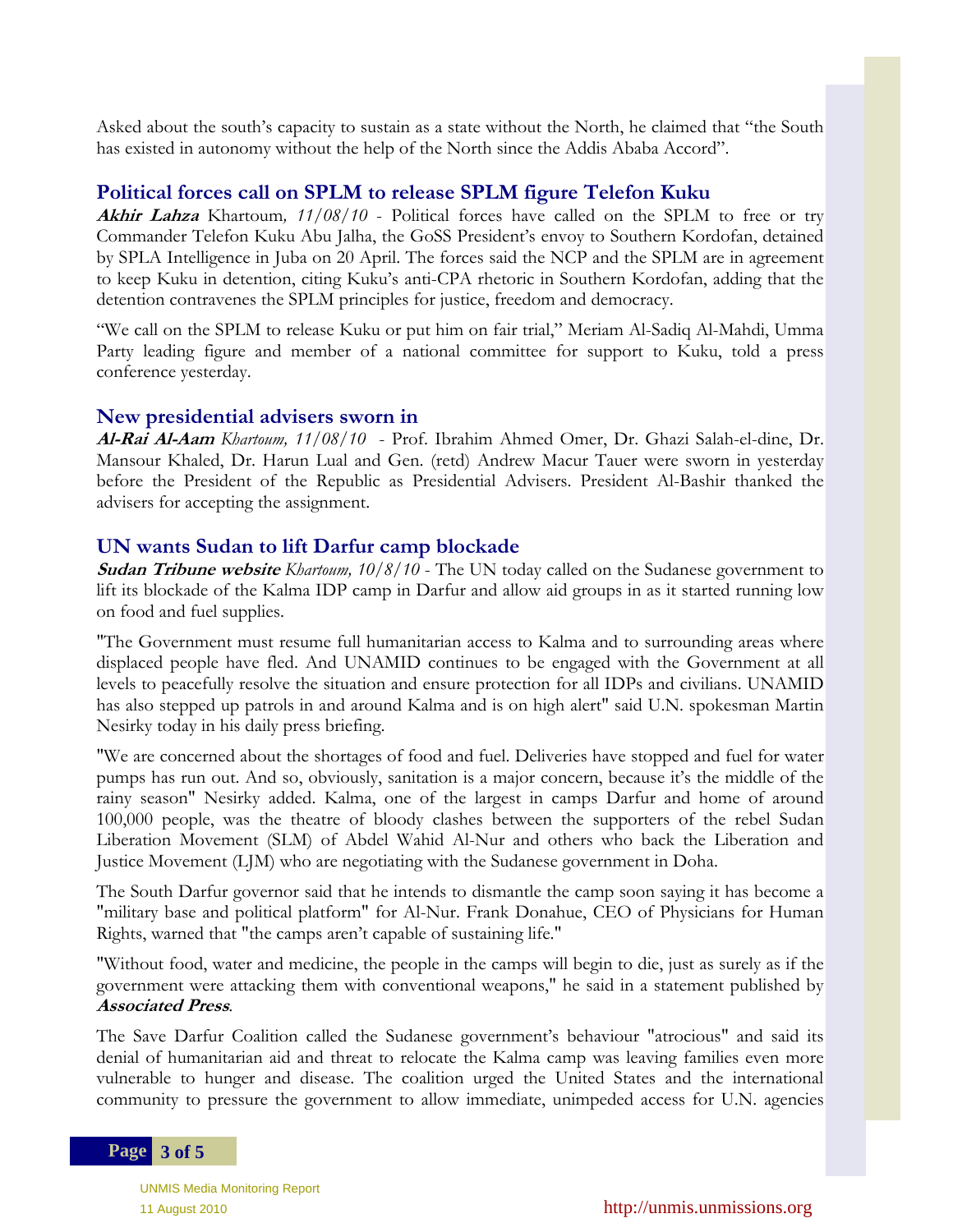and humanitarian organizations.

The JEM has meanwhile called on the UN Security Council (UNSC) to convene an emergency meeting to discuss what he described as the deteriorating humanitarian condition in Kalma.

"What is happening right now is an ongoing genocide and a blatant violation of international humanitarian law. The UNSC must live up to its responsibilities and intervene swiftly to stop Khartoum from further starving the IDP's" JEM spokesperson Ahmed Hussein said.

Hussein criticized the UN and UNAMID saying they are "shockingly" silent over the gravity of Khartoum's actions towards the IDP's.

# **Ghazi renews request to handover wanted Kalma IDPs**

**Sudan Tribune website** *Khartoum, 10/08/10* - Presidential Adviser Ghazi Salah-el-dine, renewed today a demand to handover to the Sudanese government six people suspected of taking part in last recent clashes inside one of largest IDPs camps in Darfur.

During a meeting with Gambari on Tuesday, Ghazi who is also in charge of Darfur dossier, once again confirmed Government's request to handover of the six residents of Kalma camp.

This demand is "consistent with the law and the sovereign rights," Gahzi said according to the official news agency SUNA.

The Presidential Adviser met today with the press in Khartoum to explain his plans to end Darfur conflict from inside Sudan.

The Presidential Adviser said the center of gravity in the peace talks should by located inside Sudan through the implementation of recovery programs, development and return of the IDPs to their homes. The Sudanese official believes also all the elected organs in Darfur states should be involved in the process.

All these factors according to Ghazi should be channelled towards the Doha talks and towards a comprehensive deal including all the representatives of Darfur political and social forces.

 Meanwhile following a meeting with Ghazi yesterday, UNAMD JSRSG Ibrahim Gambari told reporters that the two sides have agreed to hold regular coordination meeting and strengthen cooperation between them. He revealed that a meeting would take place in Nyala today between him, Federal Minister of Humanitarian Affairs Muttrif Sidig and UN Emergency Relief Coordinator Georg Charpentier to discuss the Kalma issue.

# **IDP representatives call on N. Darfur authorities to monitor local NGOs**

**Al-Rai Al-Am** Khartoum, 11/08/10 – Representatives of the North Darfur IDP camps of Abu-Shouk and Al-salam are asking the government to monitor the activites of local NGOs operating in the area. The IDPs claim that their camps are teeming with these local NGOs that do not provide services to the people while they continue to spend money on staff.

 agencies. On his part, the Governor of North Darfur State pledged to address such grievances be it against local or international NGOs. The Governor did admit that there are shortfalls in the activities of the aid